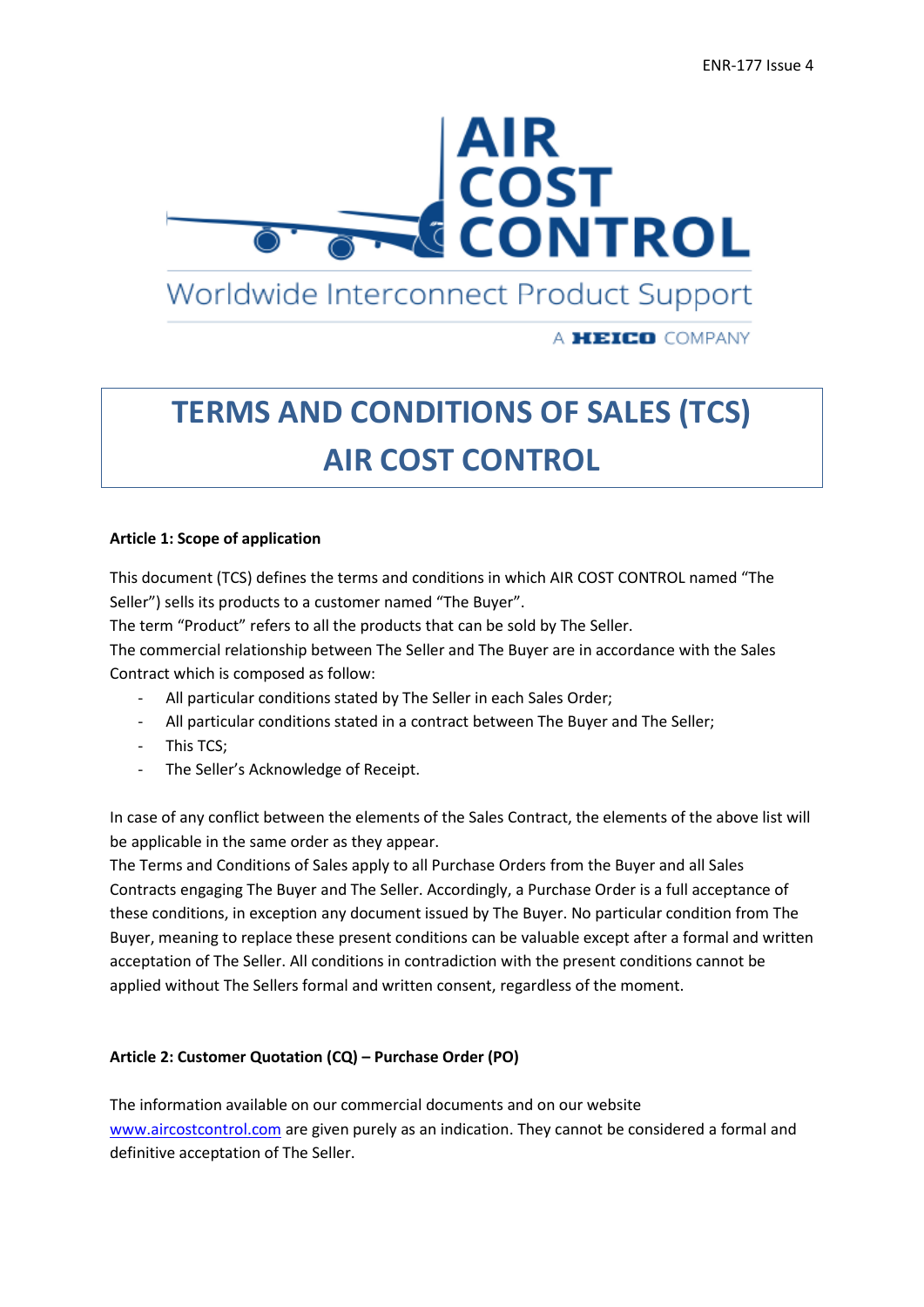The Seller's quotations are established pending the availability of the products at the reception of the PO.

Unless otherwise stated, the validity of a CQ is limited at one (1) month. The seller's quotations cannot be used as recommendation and advice, The Buyer is responsible for the choice of its products. Above the period of validity, The Seller can reject an order or change the conditions.

The products that are sold by The Seller are subject to evolutions at any time, even after reception of The Buyers Purchase Order. Changes may result to the application of norms and regulations applicable to the products. In this situation The Seller will inform The Buyer by all means.

Purchase Orders are written and sent by fax, post letter or email. Following an agreement between The Buyer and The Seller, Purchase Orders can be sent through private internet portals (WEBEDI), or any other electronic data exchange system (EDI).

A PO received by The Seller will be definitive only after a written Acknowledgement of Receipt (AR).

For all Purchase Orders sent through The Sellers e-commerce website, The Seller will be in right to cancel or reject the order if the price, picture and information used for the definition of the product are incorrect. This step can be taken even though the order has been confirmer and paid. For orders that have been paid, The Seller will establish a credit note equivalent to the amount paid by the Buyer.

The minimum order amount is set to one hundred (100) euros For all invoices below one hundred (100) euros including VAT, The Seller keeps the possibility of charging a fifteen (15) euros transport fee.

For products that are delivered in length unit or light weight products (less than 0.5g), the quantity delivered can be different from the quantity ordered by +/- 10% without causing a claim report from the customer.

All specific conditions expressed only in The Buyer's documents (TCS quality documentations…), regarding products life span after delivery, the deliverance of a particular document (EASA Certificate, FAA, test report…), will not be taken into considered by The Seller. This cannot be a motif for the rejection of products by The Buyer.

# **Article 3: Price and payment**

Offers are subjects to changes between the reception of the CQ by The Buyer and the reception of the PO by The Seller. The AR is valuable for the final conditions. Prices are expressed including taxes.

The Seller will specify on its invoice the date of edition and the terms of payment agreed on with The Buyer. The Buyer must honor the invoice at the date of payment, no discount will be granted in the case of an early payment.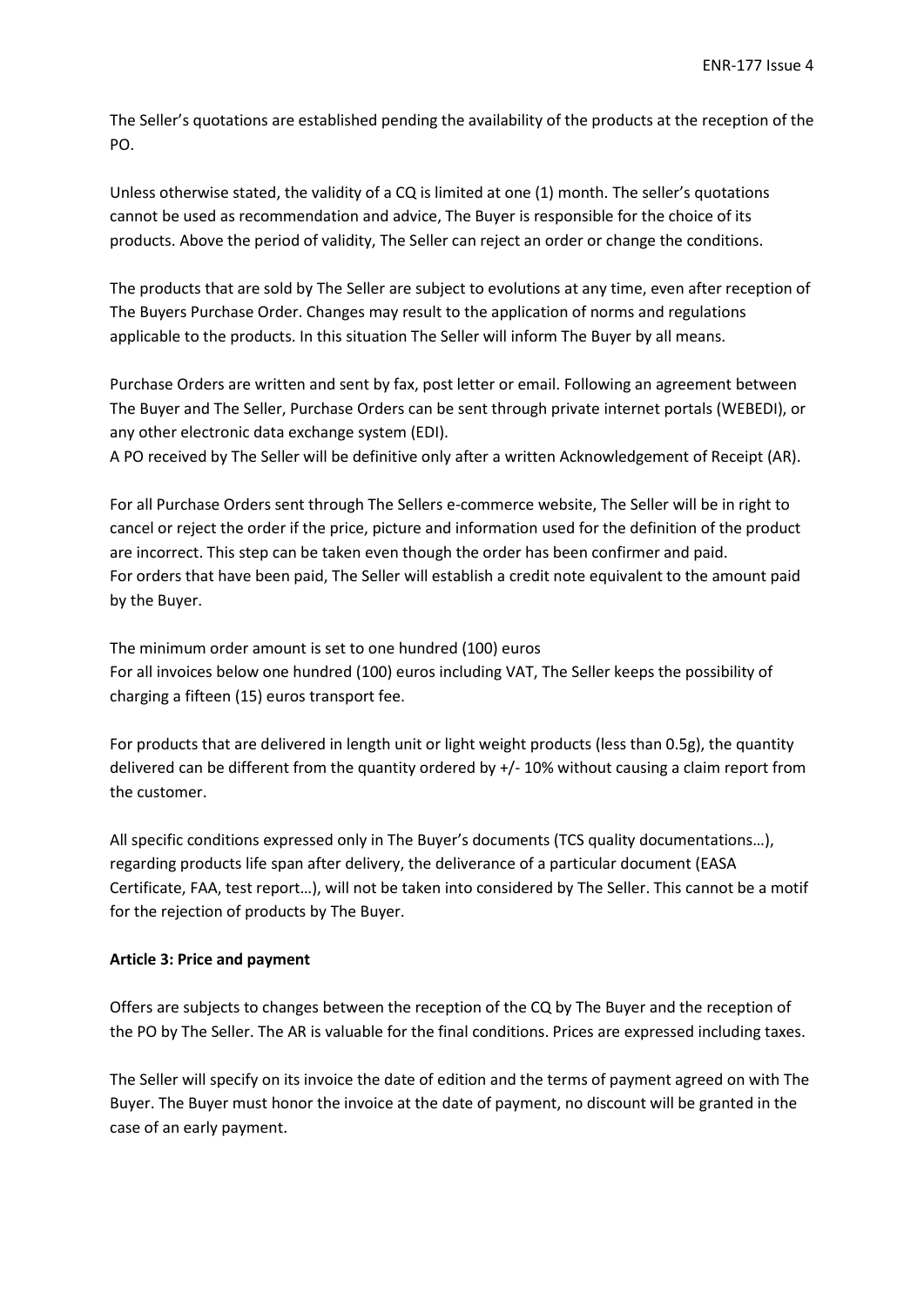Penalties for late payment would be applied: they represent three (3) times the legal interest rate. A compensation fee of fourty (40) euro corresponding to the recovery costs, this fee can be increased by additional recovery costs which would be justified.

For PROFORMA payment, no order will be prepared before the integral payment by The Buyer. The Seller reserves the right to refuse or temporarily suspend the delivery of products if The Buyer is above the outstanding amount that it is entitled to.

Bank charges for transfers are the responsibility of the customer. Air Cost Control reserves the right to re-invoice these charges.

#### **Article 4: Delivery and transport**

Delivery dates are given on the AR for indication and do not engage the responsibility of The Seller. Late or partial deliveries, regardless of their consequences, cannot be a reliable reason to cancel an order, to claim damage or to request any other penalty.

Without any special mention accepted by The Seller, products are sold Ex-Works (Incoterm latest version). The Buyer will support the cost and risk of the transport once The Seller has handed over the products in its facilities, without outstanding the retention of title. This applies to all types of the shipment that can be chosen.

The Buyer, who may be the organizer of the shipment or not, must give notice to The Carrier in the case of a late delivery, missing products or damages that may occur during the transport. At the reception of the products, The Buyer is in charge of conducting a quantitative and qualitative inspection, check the accuracy of the references delivered and then, discharge The Carrier if no nonconformity is discovered.

# **Article 5 : Reception – Non-Conformity – Return**

Risks are transferred once the products have been received by The Buyer. All parts use by The Buyer are by the fact, considered as received. The reception defined in this Article 5 extinct all possibilities for The Buyer to make a claim for apparent defects or non-conformities.

In the case of non-conformity to the product specifications, The Buyer must forward a claim to The Seller within five (5) working days after the delivery of the products. All claims regarding apparent defects or non-conformity to the initial order (quantity discrepancy or wrong reference) must be written and forwarded to The Seller within five (5) working days after the delivery of the products. Once this time period has elapsed, no claim regarding apparent defects would be accepted by The Seller.

It is considered that a claim has been received by The Seller after a written acknowledge of receipt. The delivery note number or the PO number must appear on The Buyer's claim.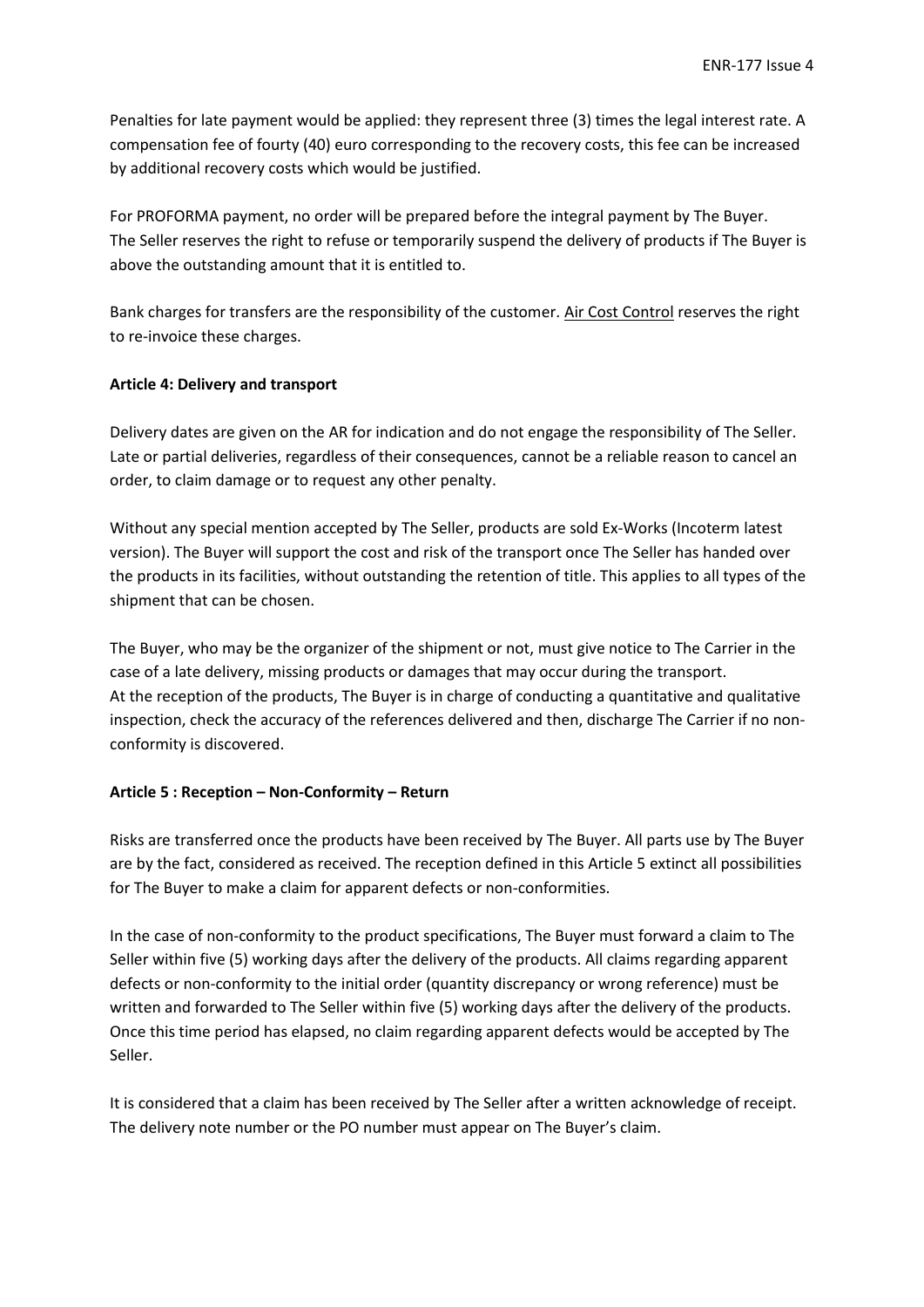The Buyer must give a justification of the non-conformities stated that will enable The Seller to detect them. No product can be returned without a written agreement of The Seller who must have detected the non-conformities in question.

In this case, The Buyer must comply with the instructions (RMA) given by The Seller for the return of the products. The Seller's responsibility is limited to the free replacement or the repayment of the non-conform products, after the verification by The Seller's supplier of the parts returned. When the RMA is sent by the Seller, Products should be returned before 15 days to Air Cost Control, after this time we can considerate the claim as closed. Products would be replaced or refunded in the same quantity; all damage or loss penalty fees are excluded.

The Seller would not be held for responsible if The Buyer uses a non-conform product.

#### **Article 6 : Warranty – Responsability**

Products are subject to a legal warranty one (1) year after de delivery date and according to the following conditions.

In any event, the warranty is limited to the replacement or the repayment (in the same quantity) of the defective products discovered by The Seller, in exclusion of all damage or loss penalty fee and under the reserve that The Seller is informed by The Buyer in a written document and within the legal warranty period. The defective products are returned to The Seller according to the same procedures applied to non-conform parts detailed in Article 5 above.

Are not included in the warranty provided by The Seller:

- Defects due to the lack of maintenance, or monitoring and generally to all handlings that are not in accordance with the instructions given in the technical notice, data sheet or an applicable norm;
- Defects that are caused by external factors or any modification or intervention conducted by The Seller or a third person, with a written agreement from The Seller;
- The warranty cannot be applied in normal wear and tear of the product
- Defects due to actions that are partly or fully imputed in a general manner to The Buyer
- The warranty cannot be applied to all defect resulting to instructions given to The Seller by The Buyer
- Damages caused by force majeure as defined in Article 9 or fortuitous incidences that can be imputed to natural disasters.

The Buyer is alone responsible for the circumstances and the ways the products would be used once received.

The Buyer must ensure that products are stored in an adequate environment, in the respect of the regulation that will guarantee a good preservation and the security of the products. The Seller will not give any warranty for these reasons.

In any event, The Seller cannot be held as responsible for any direct or indirect damages that may be predictable or not, or any default of the product sold. In this case, no compensation can be claimed.

#### **Article 7: Reservation of title**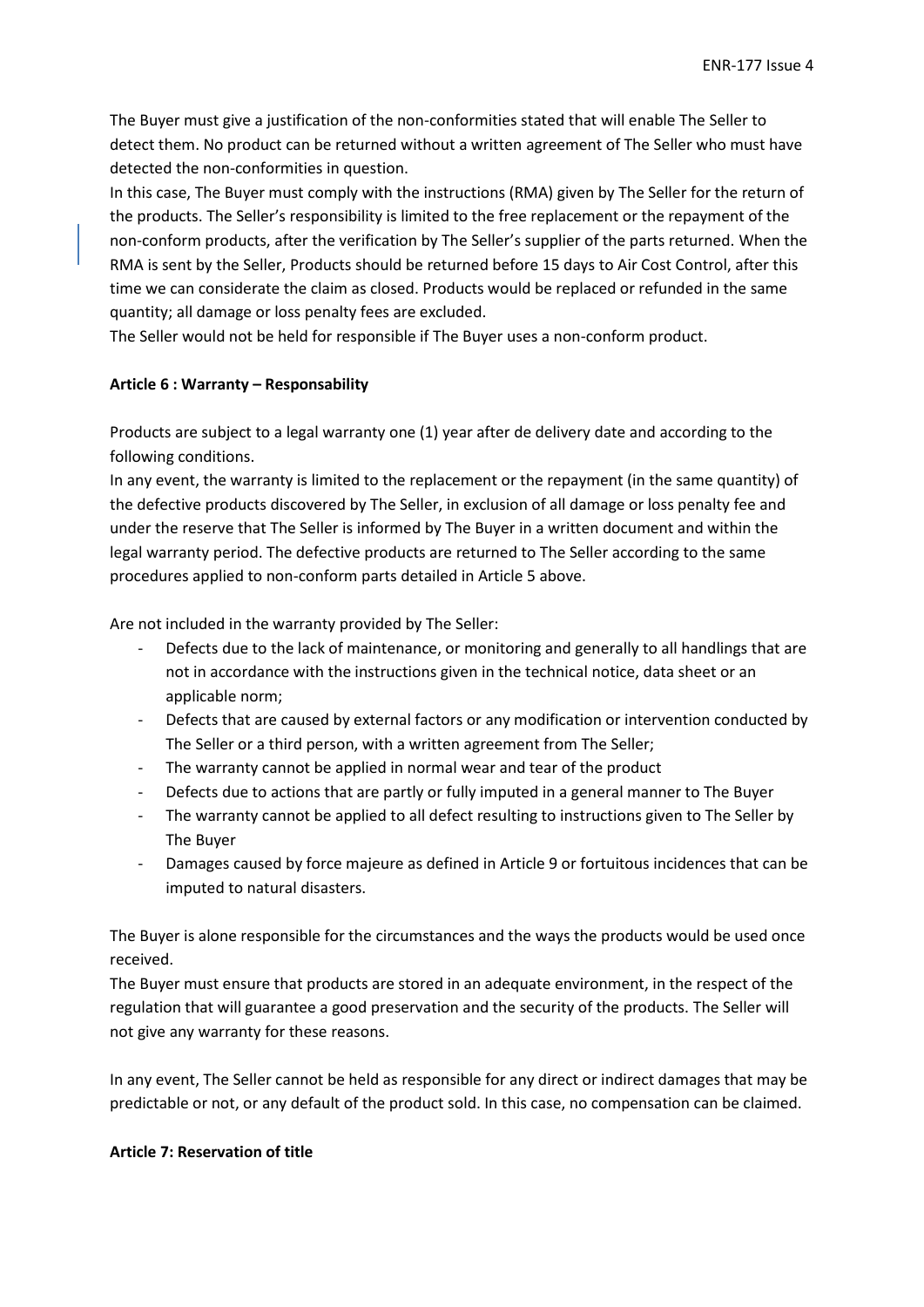The Seller remains the full legal beneficial owner of the products delivered up to the integral payment (main price and accessories) of the sum invoiced.

Any payment default at the term on the invoice may push The Seller to activate the Reservation of title without warning. The Buyer must immediately return the products to The Seller and must support the shipping costs. The Seller is not allowed to use or sell products that haven't been fully paid. However, in the case of resale, The Seller will apply the resale right and claim the debt directly from The Buyers final customer.

Without its own responsibility engaged, The Buyer must immediately inform The Seller in the case of an event that may deprive The Buyer from having the products (seizure, burglary, damages…). The act of informing The Seller cannot avoid the transfer of risk loss and default and all other damages that may be caused.

# **Article 8 : Intellectual Porperty**

The buyer is prohibited from reproducing or having reproduced, in whole or in part, the brands, designs and models, publications protected by copyright or any other element of industrial property of which Air Cost Control is the owner without the express authorization of the latter, under penalty of prosecution, and / or to transmit to third parties any information of any kind whatsoever allowing the total or partial reproduction of these rights.

#### **Article 9 : Force Majeure**

The Seller shall not be liable for the total or partial non-performance of contractual duties or damages caused by events that are over The Seller's scope of intervention and control. Can be considered as force majeure: strikes (within The Seller's or The Buyer's facilities or any third person concerned by the contract), fire, explosion, flooding or natural disasters, civil unrest, war (declared or not), shortage or lack of manpower, raw material, components, transport, power breakdown, a supplier or subcontractor delay, changes in regulations and laws, embargo… In case of a force majeure as listed above, if the products are not delivered at the date initially announced in the AR, The Seller is entitled to the addition necessary to cover these disturbances.

#### **Article 10 : Export Control**

The sale or resale of products, technologies or documents is subject to the laws of the United States of America and to the laws and regulations of other countries on export and/or import controls. The Buyer agrees to comply with all export control regulations related to the products and will not directly or indirectly export or transfer the products to countries exportations are limited or forbidden. The Seller is responsible for obtaining a license to export, to re-export or to reimport products whenever necessary.

# **Article 11: Information on the conformity of parts to environmental regulations**

Information on products and their specifications, their use or their conformity to legal and general requirements are obtained by The Seller through suppliers and all information sources considered as reliable. The Seller recommends that all information on products must be validated before use. The